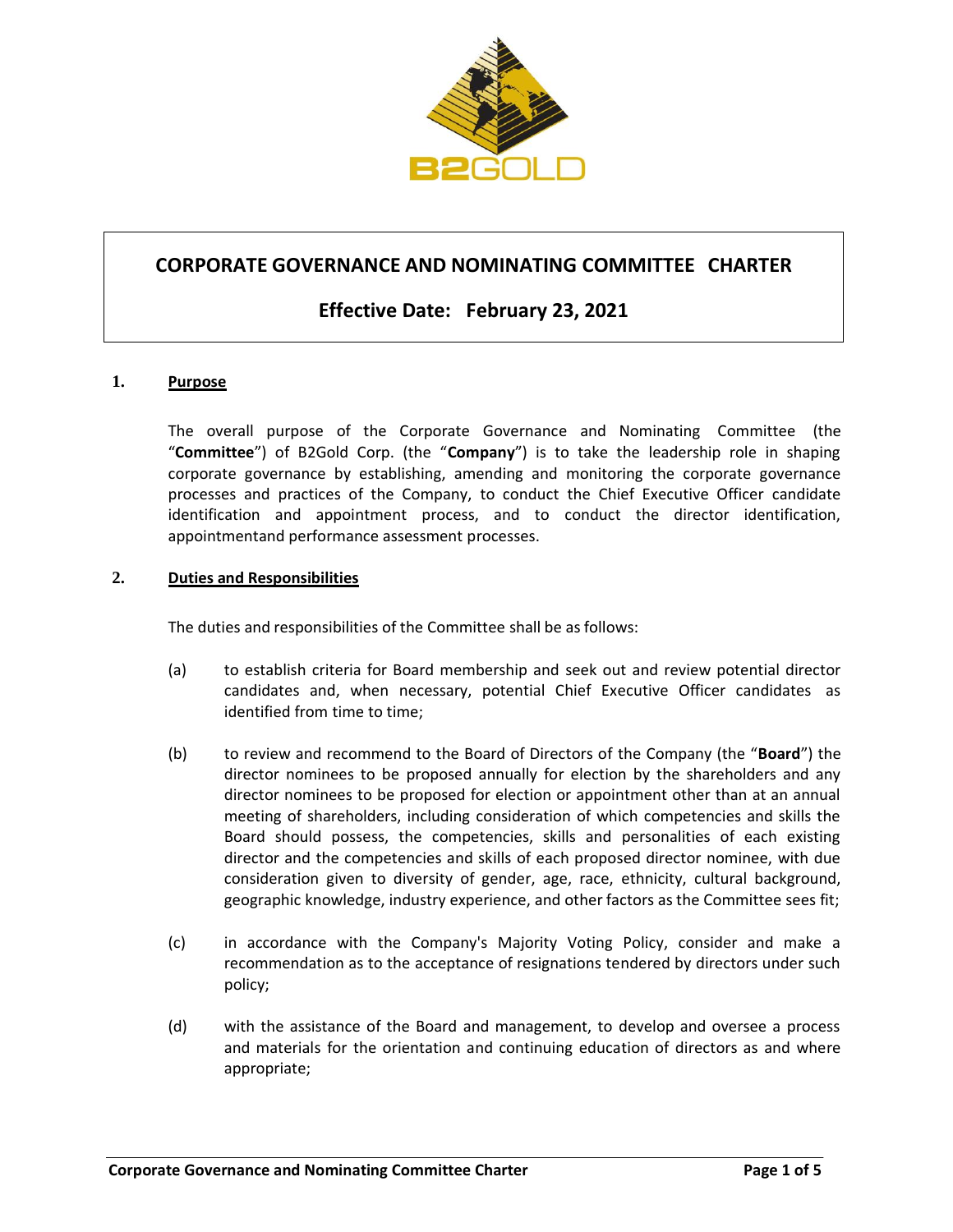

- (e) to evaluate the structure, responsibilities and composition of the Board and its committees;
- (f) to annually review the size and effectiveness of the Board, the committees of the Board, and the individual directors, and report on such assessments to the Chair of the Board andthe Board. This review will include consideration of which competencies and skills the Board should possess, including consideration of the competencies, skills and personalities of the directors individually and as a group, with due consideration given to diversity of gender, age, race, ethnicity, cultural background, geographic knowledge, industry experience, and other factors as the Committee sees fit;
- (g) to annually review the composition of the Board and its committees to determine if the Board and committees meet independence requirements of applicable Canadian and U.S. laws and regulations and stock exchange rules for any exchange on which the Company'ssecurities are listed; provided that the Board will ultimately determine if each director is independent under such laws, regulations or rules;
- (h) to recommend to the Board annually, in conjunction with the Chair of the Board, the appointment of directors to committees and the chair of each committee;
- (i) to periodically discuss with the Chief Executive Officer his or her views as to a successor in the event of an unexpected incapacity;
- (j) to assess and evaluate the annual performance review process for the Chief ExecutiveOfficer and management that is conducted by the Company's Compensation Committee;
- (k) to establish and periodically review a comprehensive list of good corporate governance practices and corporate governance guidelines for the Company consistent with all relevant legislative and regulatory requirements;
- (l) to review and assess the Company's compliance with all such corporate governancerequirements;
- (m) to review reports to the Company's shareholders on the Company's approach to corporategovernance;
- (n) to approve for recommendation to the Board position descriptions for the Chair of the Board and the chair of each committee of the Board to assist with assessing their performance;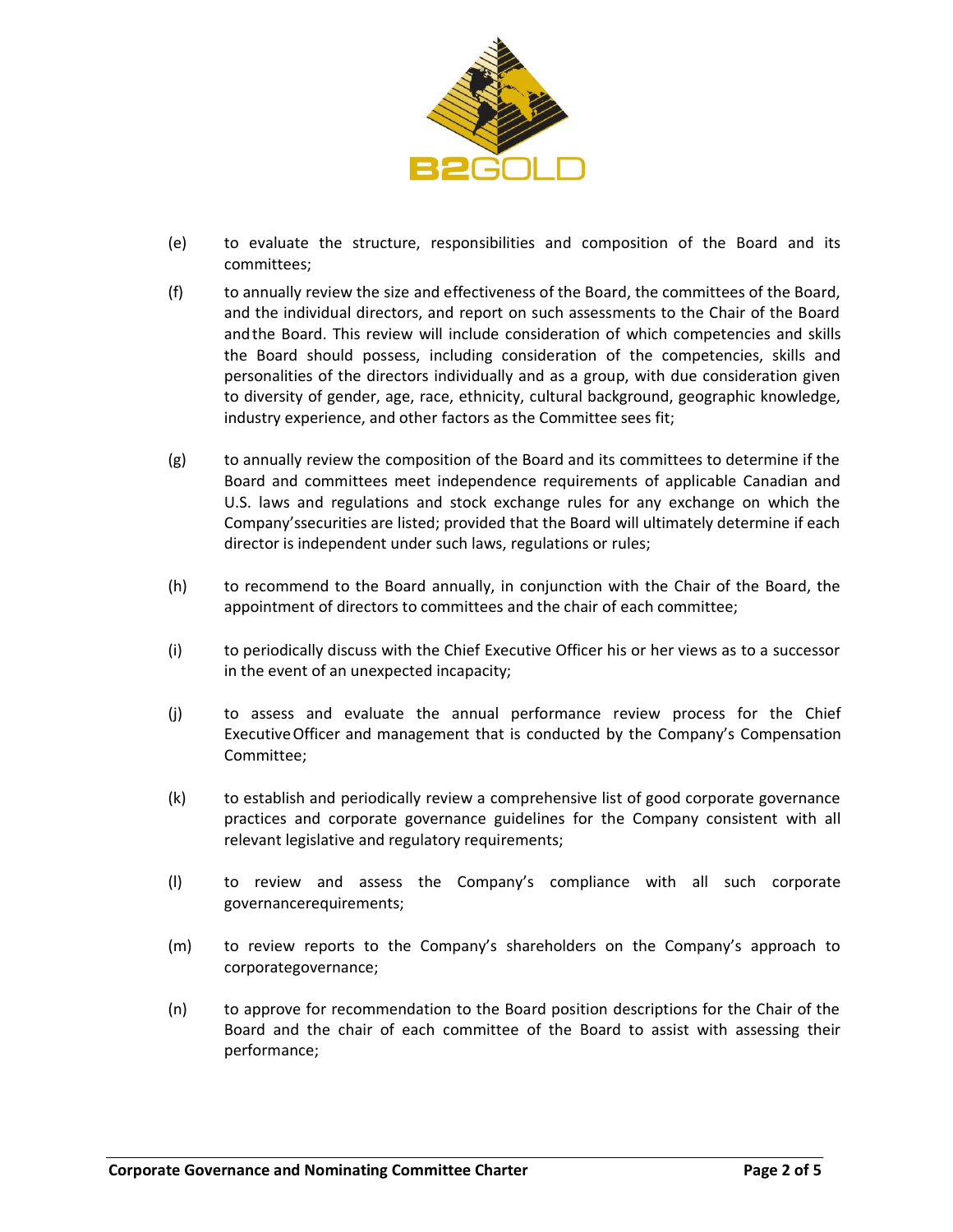

- (o) to ensure that an appropriate Code of Business Conduct and Ethics (the "**Code**") is formalized in writing, oversee and monitor compliance with the Code, authorize any waiver granted in connection with the Code (provided, however, that any waiver granted with respect to a director or executive officer must be granted by the Board, and the Committee may delegate the approval of waivers with respect to other officers or non- officer employees), and oversee the appropriate disclosure of any such waivers;
- (p) to review and resolve any issues regarding conflicts of interest in accordance with the Code and to review, institute investigations of and oversee the resolution of reported violations of the Code in accordance with the Code; and
- (q) to monitor any requests made by the directors to engage outside advisors with respect to corporate governance issues, at the Company's expense.

# **3. Composition, Procedures and Organization**

- 3.1. The Committee will consist of at least two members of the Board. All directors who are members of this Committee must be "independent" within the meaning of all applicable legal and regulatory requirements, including, without limitation, all applicable Canadian and U.S. securities laws and the rules of each stock exchange on which the Company's securities are listed, except in circumstances, and only to the extent, permitted by all applicable laws, regulations and stock exchange requirements.
- 3.2. The Board, at its organizational meeting held in conjunction with each annual general meeting of the shareholders, will appoint a Chair and the other members of the Committee for the ensuing year. The Board may at any time remove or replace any member of the Committee and may fill any vacancy in the Committee.
- 3.3. The Secretary of the Committee shall be elected by its members, or shall be the Secretary, or the Assistant or Associate Secretary, of the Company or any other individual appointed by the Committee.
- 3.4. A member shall cease to be a member of the Committee upon ceasing to be a director of the Company.
- 3.5. Notice of each meeting of the Committee shall be given to each member of the Committee. Subject to the following, notice of a meeting shall be given orally or by letter, electronic mail, telephone facsimile transmission or telephone not less than 48 hours before the time fixed for the meeting. Notice of regular meetings need state only the day of the week or month, the place and the hour at which such meetings will be held and need not be given for each meeting. Members may waive notice of any meeting.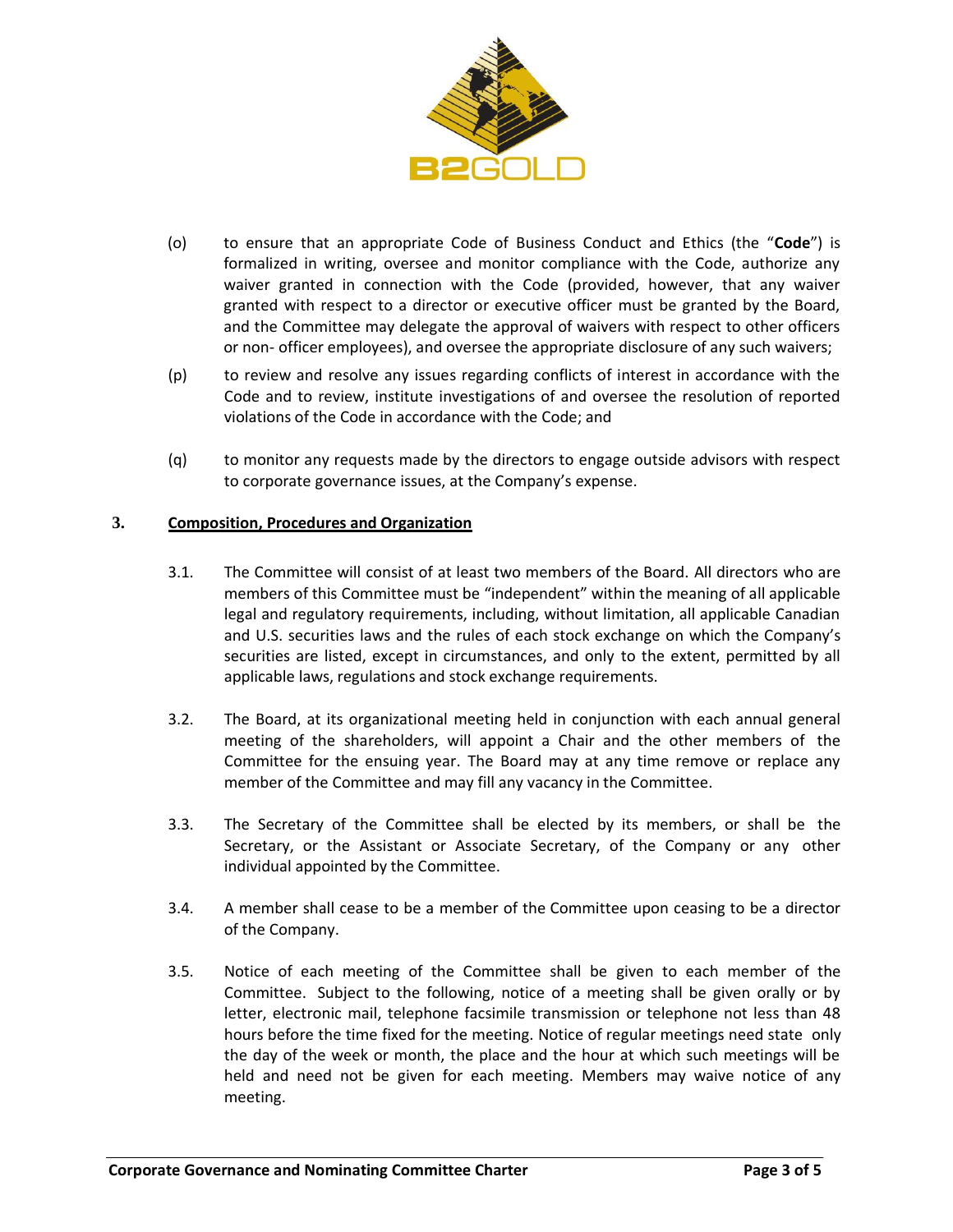

- 3.6. The Committee may invite from time to time such persons as it may see fit to attend its meeting and to take part in discussion and consideration of the affairs of the Committee. However, any such persons invited may not vote at any meeting of the Committee.
- 3.7. The Committee will have an in camera session without the presence of management at each meeting (unless such members of the Committee present determine that such a session is not required).
- 3.8. A meeting of the Committee may be held by means of such telephonic, electronic orother communications facilities as permit all persons participating in the meeting to communicate adequately with each other during the meeting.
- 3.9. The majority of the Committee shall constitute a quorum for the purposes of conducting the business of the Committee. Notwithstanding any vacancy on the Committee, a quorum may exercise all of the powers of the Committee.
- 3.10. Any decision made by the Committee shall be determined by a majority vote of the members of the Committee present or by consent resolution in writing signed by each member of the Committee. A member will be deemed to have consented to any resolution passed or action taken at a meeting of the Committee unless the member votes against such resolution or dissents.
- 3.11. A record of the minutes of, and the attendance at, each meeting of the Committee shall be kept. The approved minutes of the Committee shall be circulated to the Board forthwith.
- 3.12. The Committee shall report to the Board on all proceedings and deliberations of the Committee at the first subsequent meeting of the Board, or at such other times and in such manner as the Board or the articles of the Company may require or as the Committee in its discretion may consider advisable.
- 3.13. The Committee will meet at least twice annually and may meet as many additional times as deemed necessary or appropriate by the Committee or as may be requested by any member of the Committee, the President and Chief Executive Officer or the Senior Vice President of Finance and Chief Financial Officer, in each case at such times and at such locations as may be determined by the Committee or the Chair of the Committee. The procedures at such meetings shall be as determined, from time to time, by the Committee.
- 3.14. The Committee may in its sole discretion retain or terminate such outside consultants andadvisors (at Company expense) as it deems necessary from time to time to fulfill its duties and responsibilities. The Committee shall have the sole authority to approve the fees and other retention terms of such outside consultants or advisors.